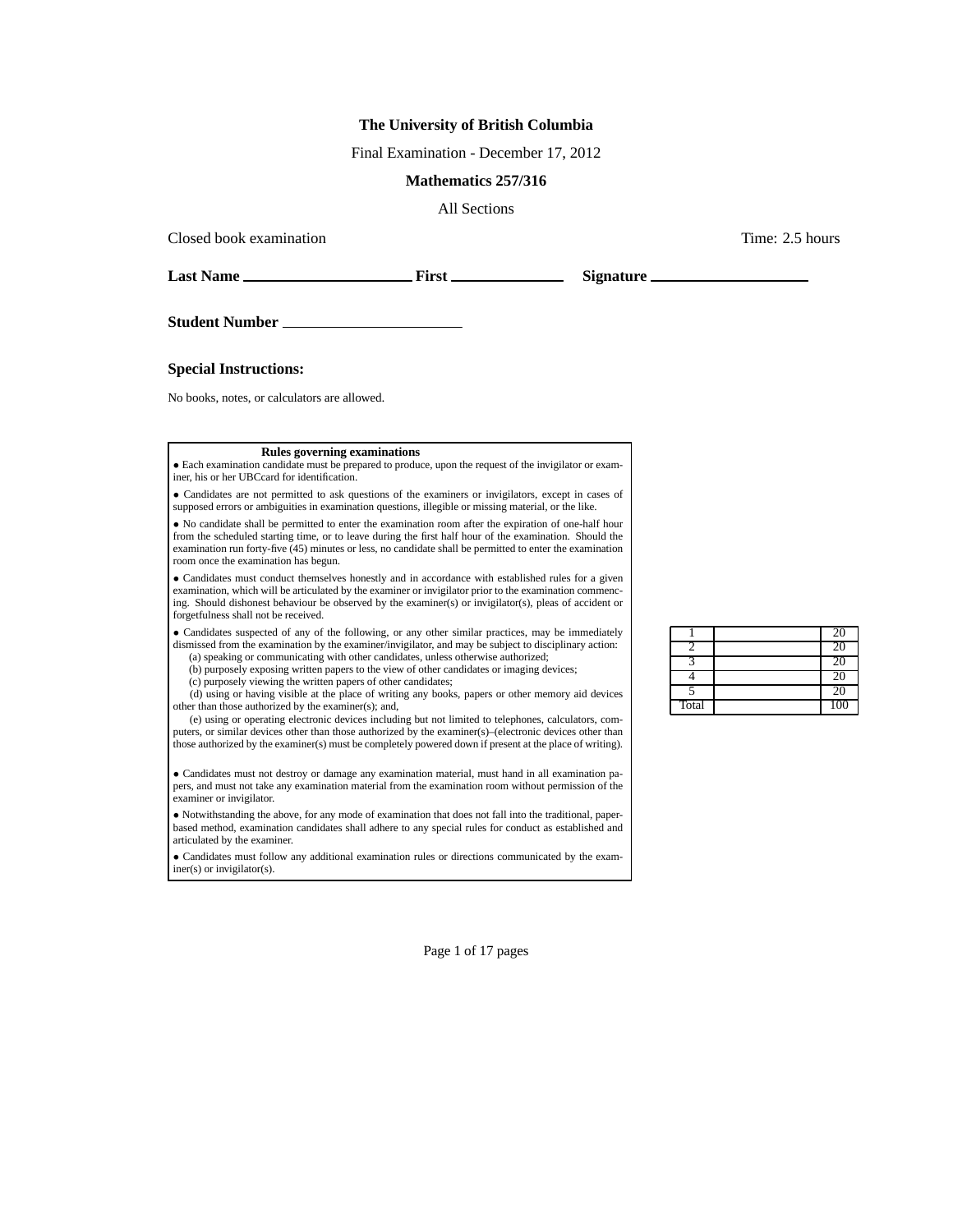1. Consider the differential equation

$$
8x^2y'' + 2xy' + (1+2x)y = 0
$$
\n(1)

- (a) Classify the points  $0 \le x < \infty$  as ordinary points, regular singular points, or irregular singular points.
- (b) Find two values of r such that there are solutions of the form  $y(x) = \sum_{r=1}^{\infty}$  $\sum_{n=0} a_n x^{n+r}.$
- (c) Use the series expansion in (b) to determine two independent solutions of (1). You only need to calculate the first three non-zero terms in each case.

[20 marks]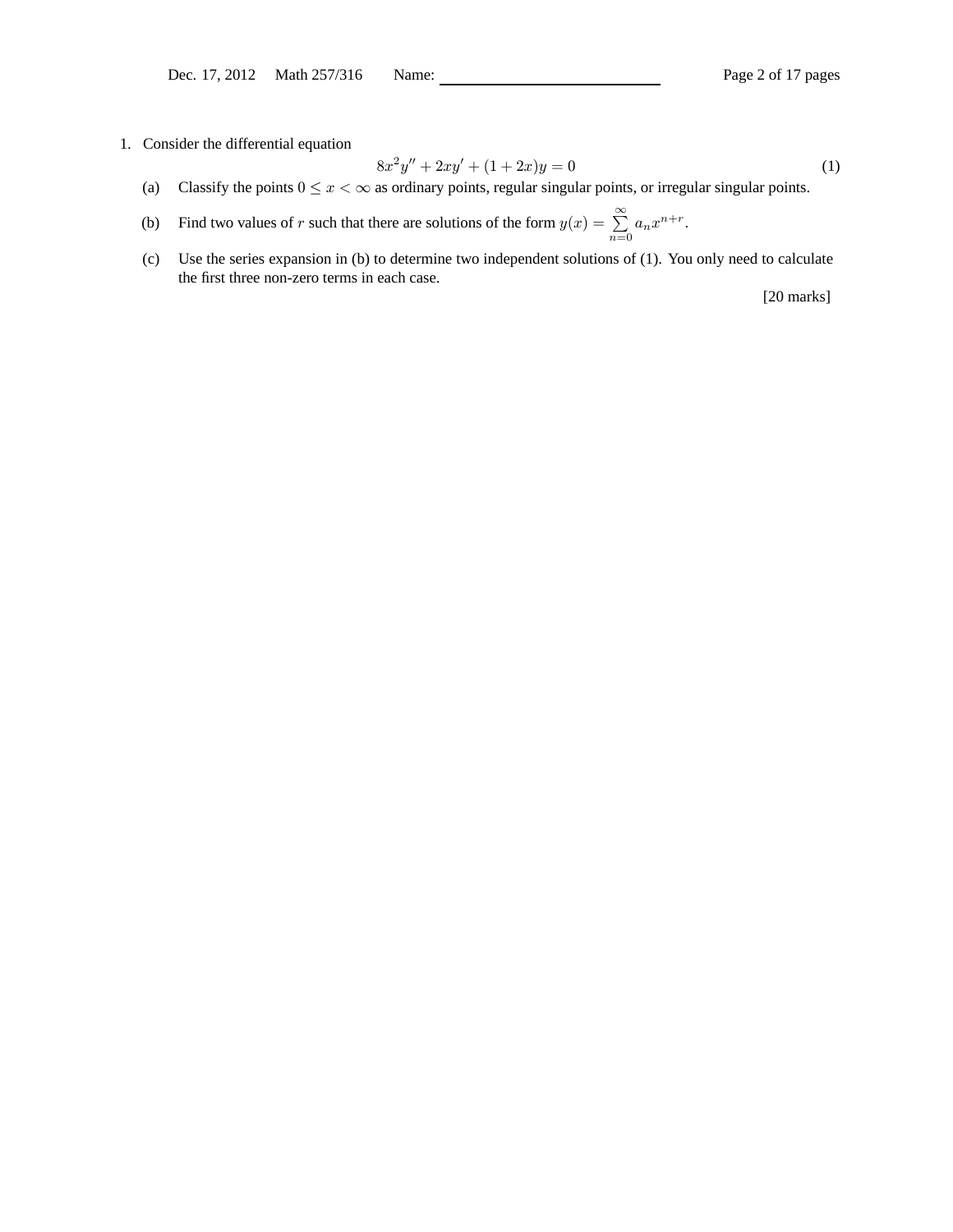(Question 1 Continued)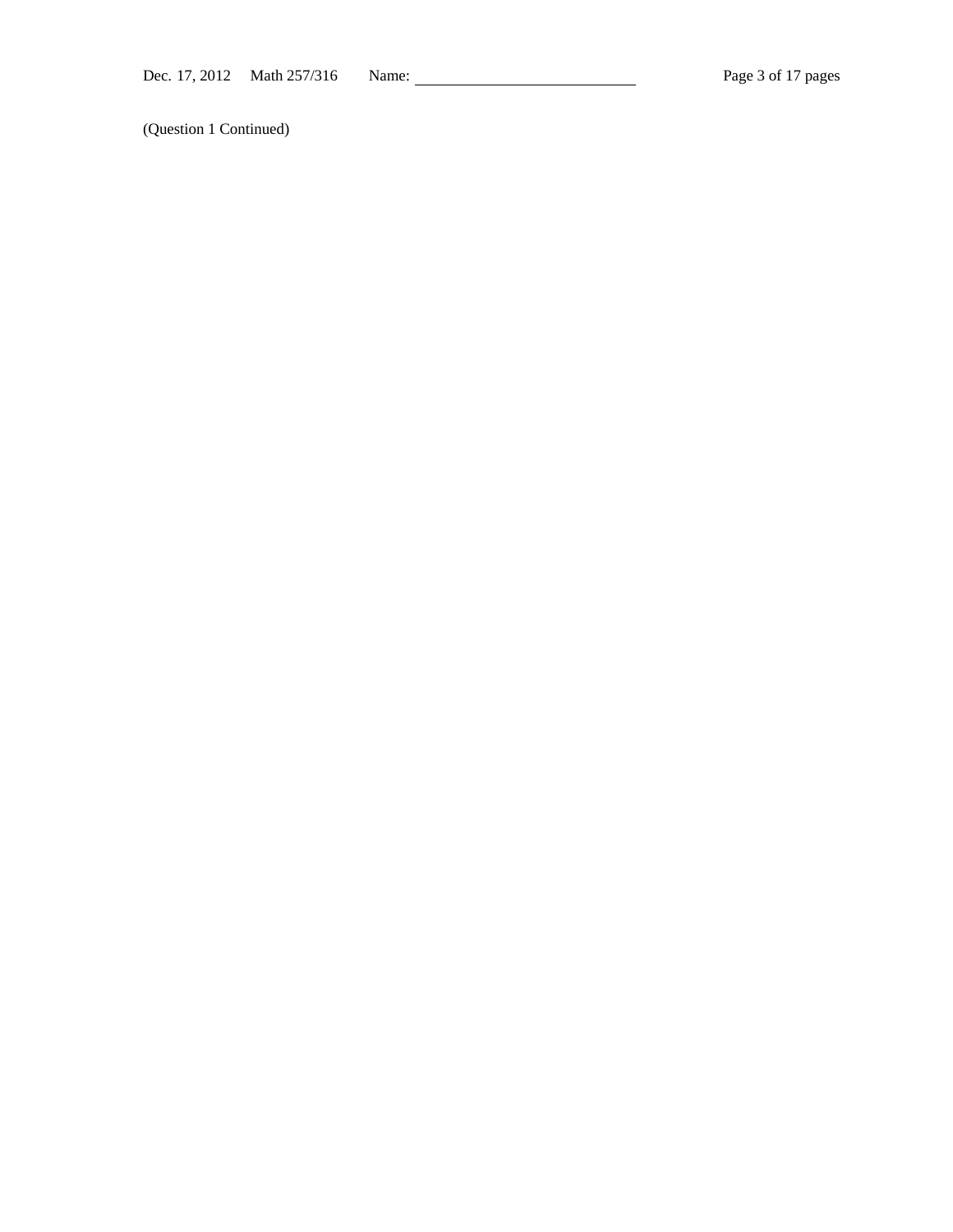(Question 1 Continued)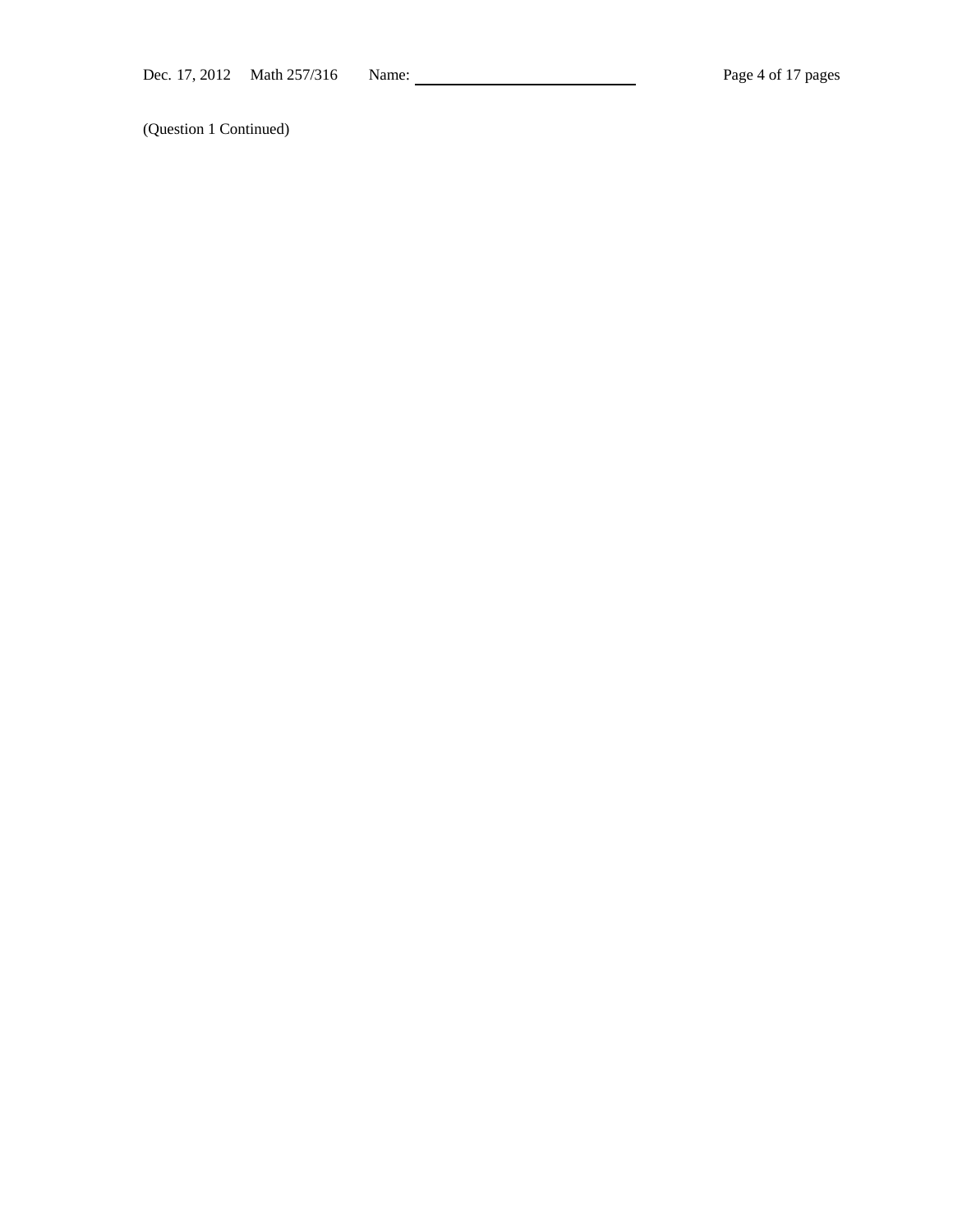2. Consider the following initial boundary value problem for the heat equation:

$$
u_t = u_{xx} - u, \t 0 < x < 1, \t t > 0
$$
  
\n
$$
u_x(0,t) = 0, \t u_x(1,t) = 0
$$
  
\n
$$
u(x,0) = x
$$
\n(2)

(a) Determine the solution to the boundary value problem (2) by separation of variables.

[14 marks]

(b) Briefly describe how you would use the method of finite differences to obtain an approximate solution this boundary value problem that is accurate to  $O(\Delta x^2, \Delta t)$  terms. Use the notation  $u_n^k \simeq u(x_n, t_k)$  to represent the nodal values on the finite difference mesh. Explain how you propose to approximate the boundary condition  $u_x(0, t) = 1$  with  $O(\Delta x^2)$  accuracy.

Hint: Taylor's expansion may prove useful:  $f(x + \Delta x) = f(x) + \frac{f'(x)}{1!} \Delta x + \frac{f''(x)}{2!} \Delta x^2 + O(\Delta x^3)$ . [6 marks]

[total 20 marks]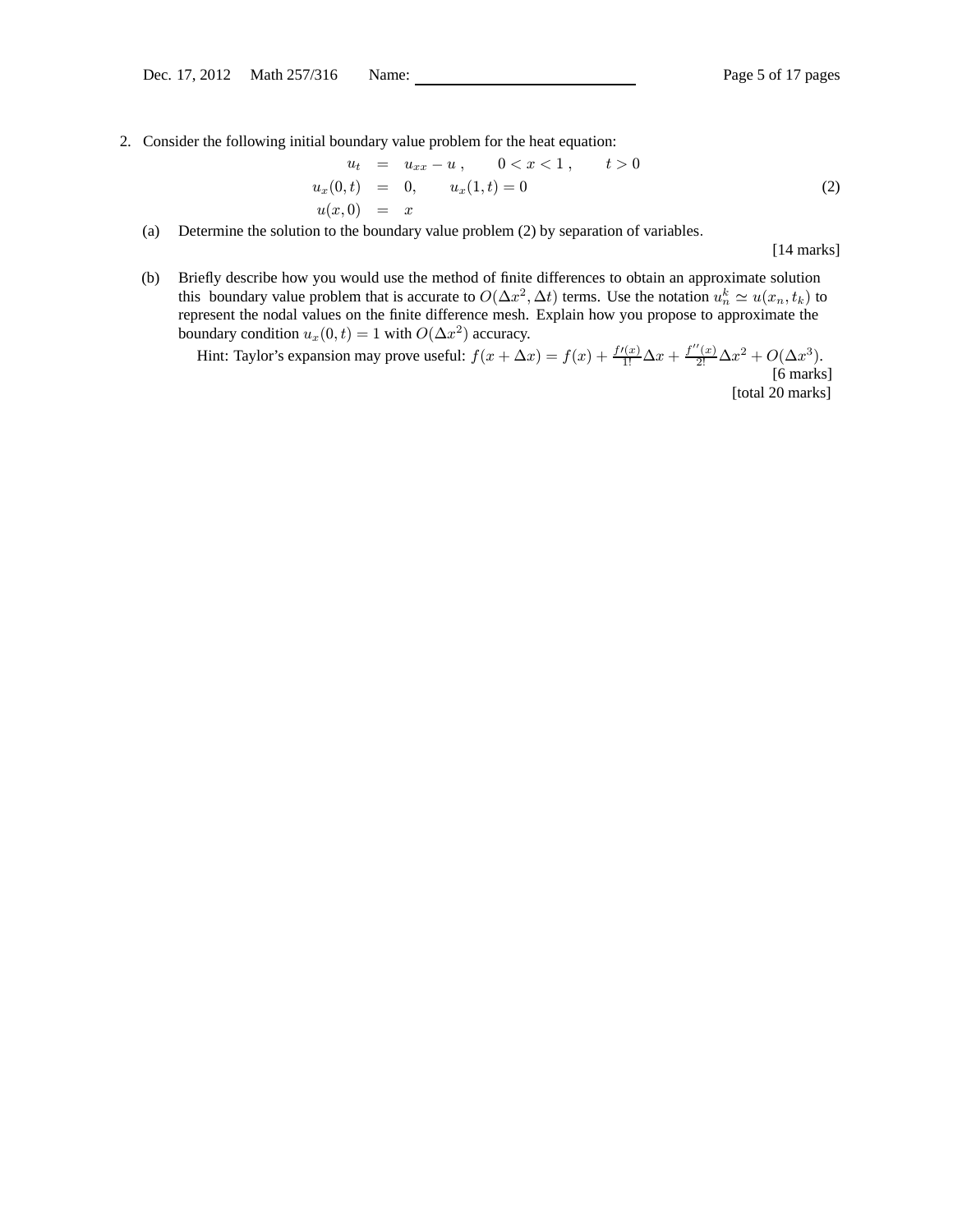(Question 2 Continued)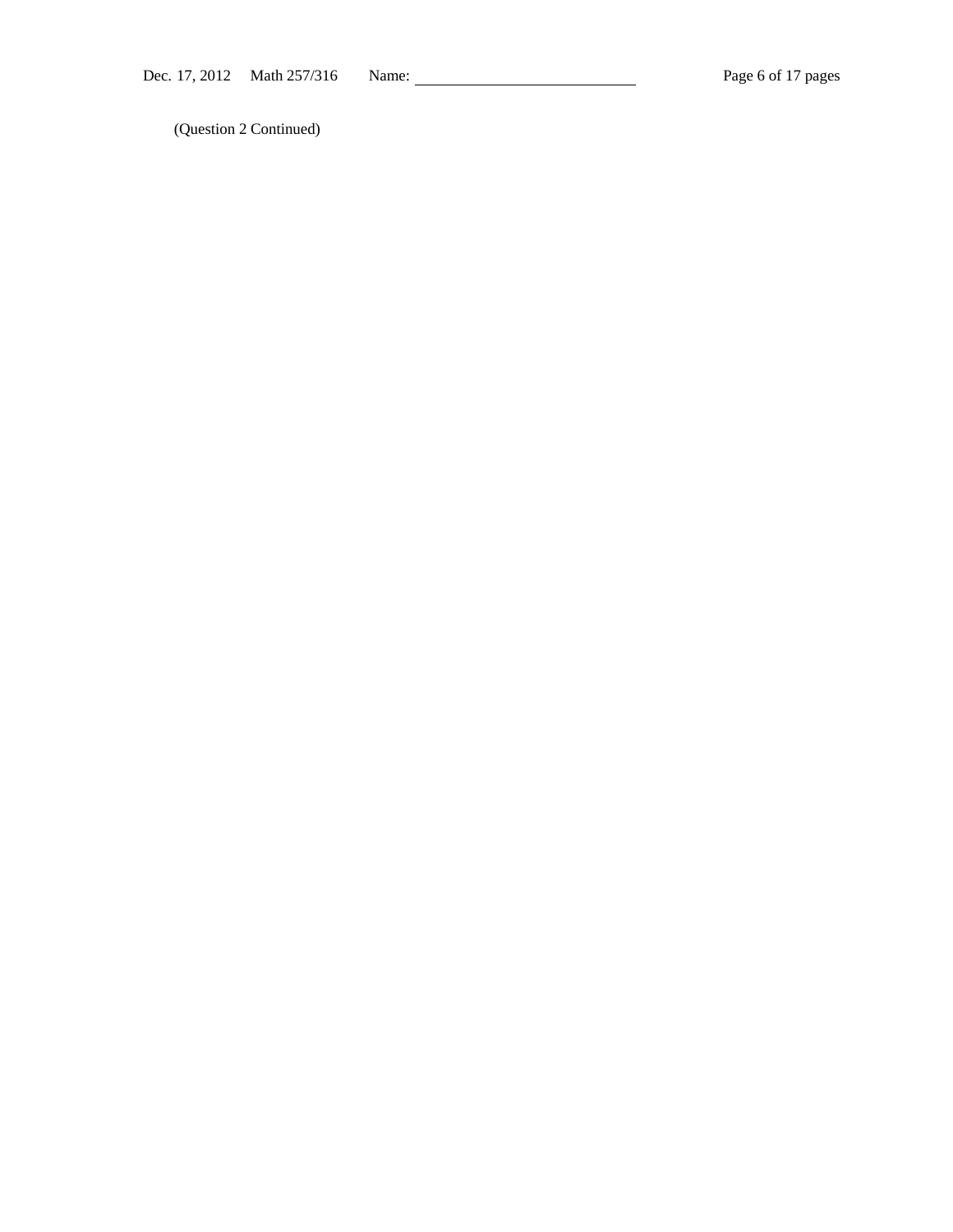(Question 2 Continued)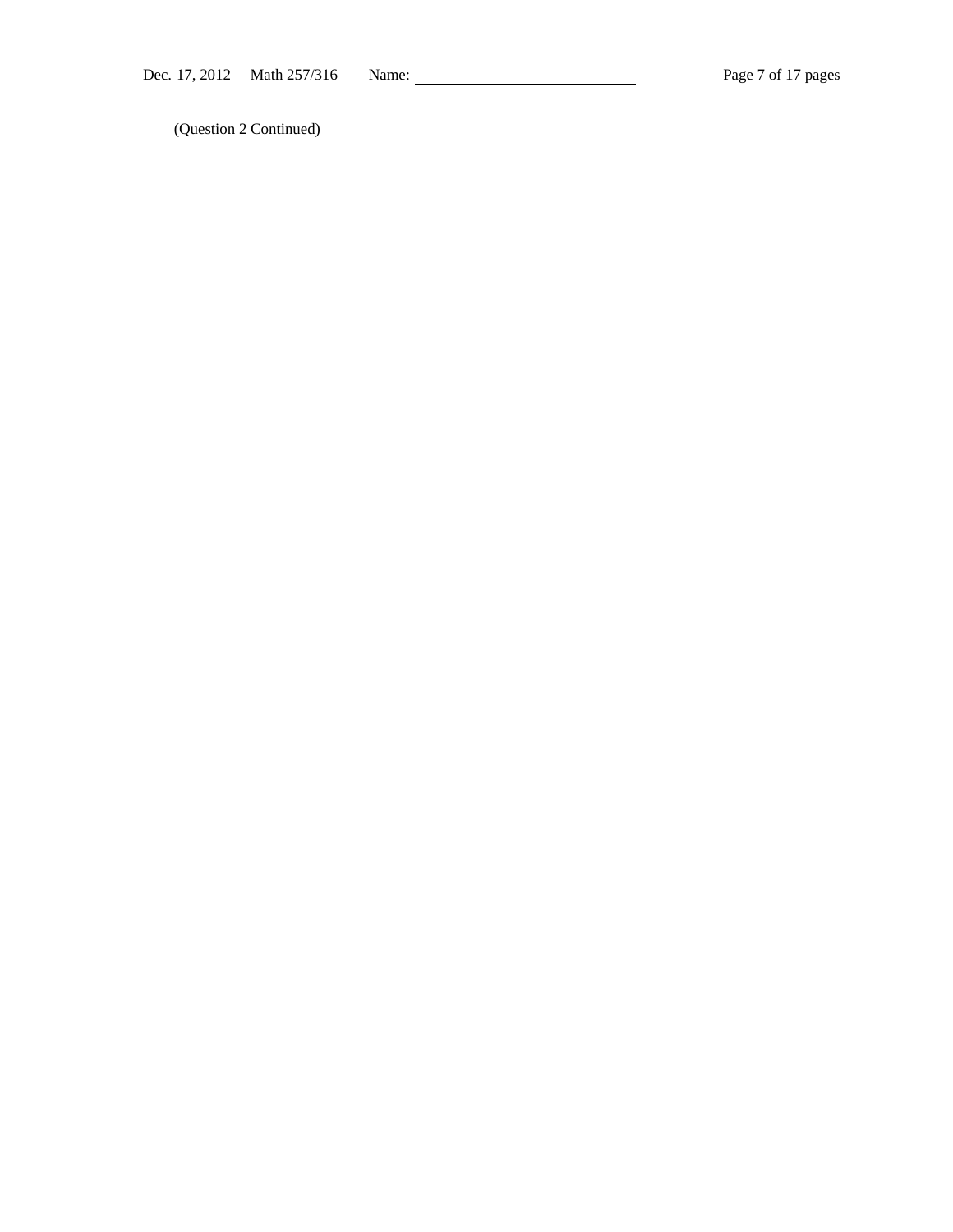3. The motion of a string subject to a gravitational load satisfies the following initial-boundary value problem:

$$
u_{tt} = c^2 u_{xx} - g, \ 0 < x < 1, \ t > 0 \tag{3}
$$

$$
u(0,t) = u(1,t) = 0 \tag{4}
$$

$$
u(x,0) = \sin(\pi x), u_t(x,0) = 0.
$$

Here  $g$  is the acceleration due to gravity, which you may assume is constant.

- (a) Determine the static deflection of the string, which is determined by solving (3) in which it is assumed that  $u_{tt} = 0$  subject to the boundary conditions (4). [8 marks]
- (b) Use the solution obtained in (a) to reduce the initial-boundary value problem to solving a homogeneous wave equation subject to homogeneous boundary conditions. Now use separation of variables to determine the solution to this boundary value problem and hence the complete solution of the entire initial-boundary value problem.

[12 marks]

HINT: The following integral may be useful:

$$
\int_{0}^{1} (x^{2} - x) \sin (n\pi x) dx = 2 \frac{\cos n\pi - 1}{n^{3}\pi^{3}}
$$

[total 20 marks]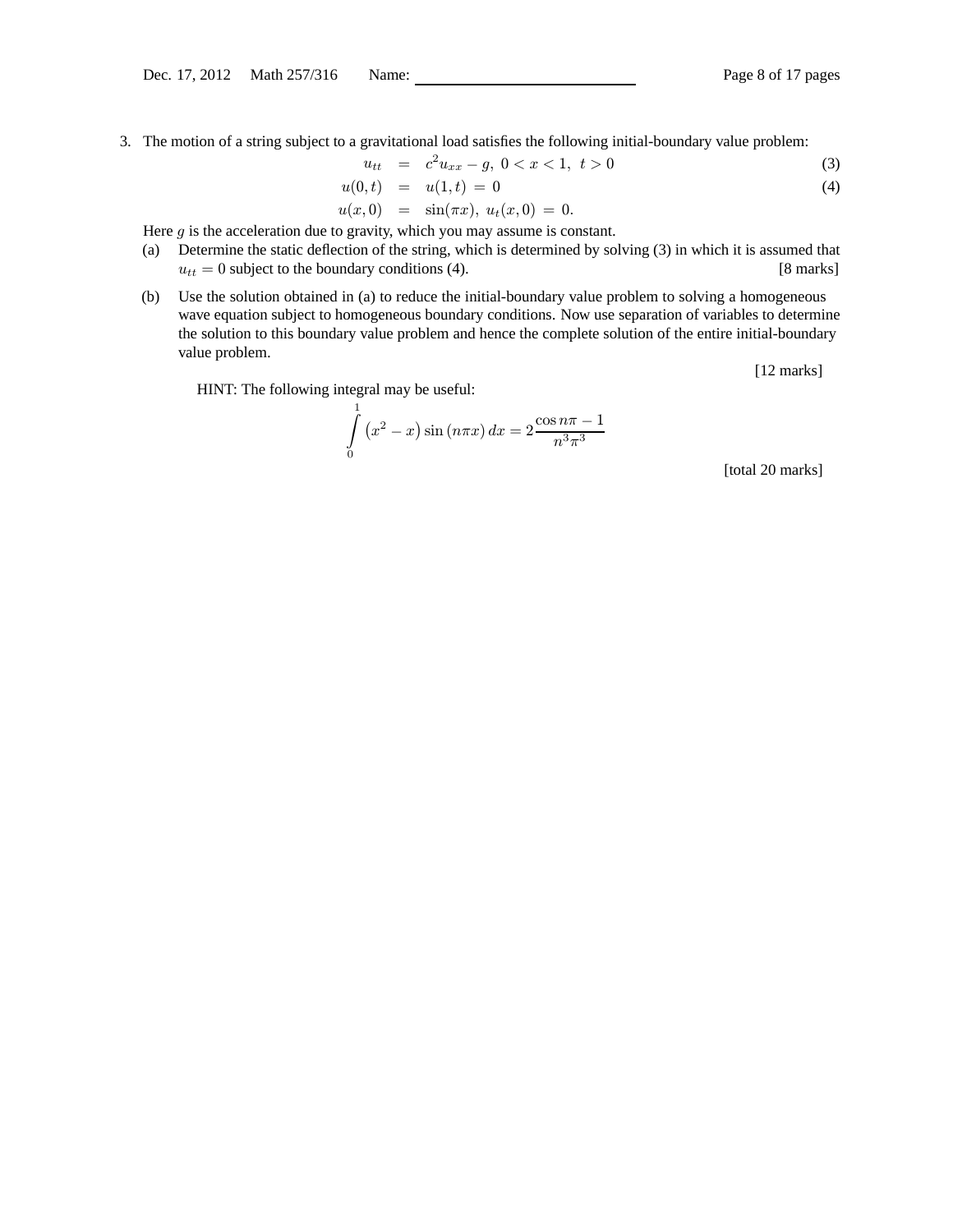(Question 3 Continued)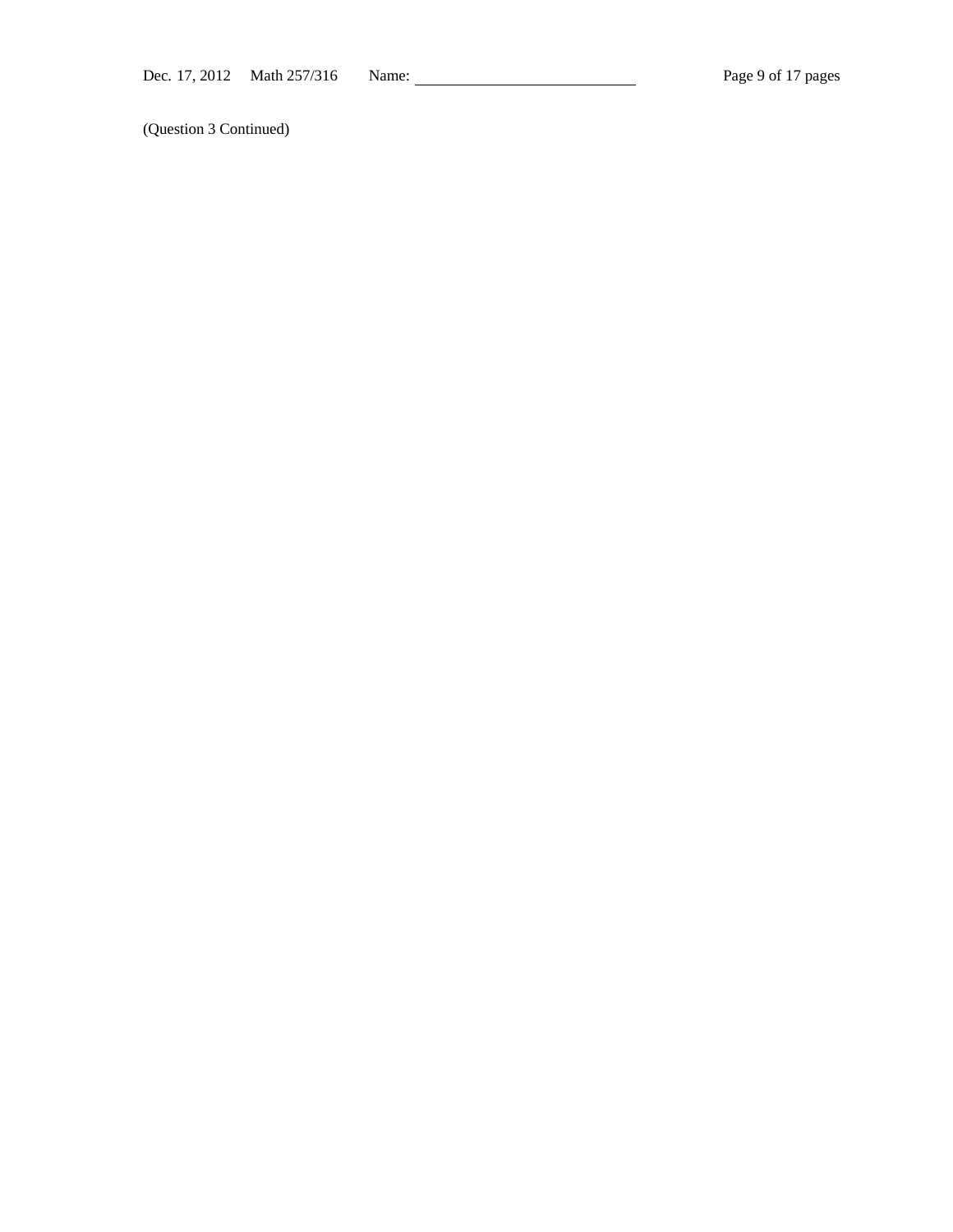(Question 3 Continued)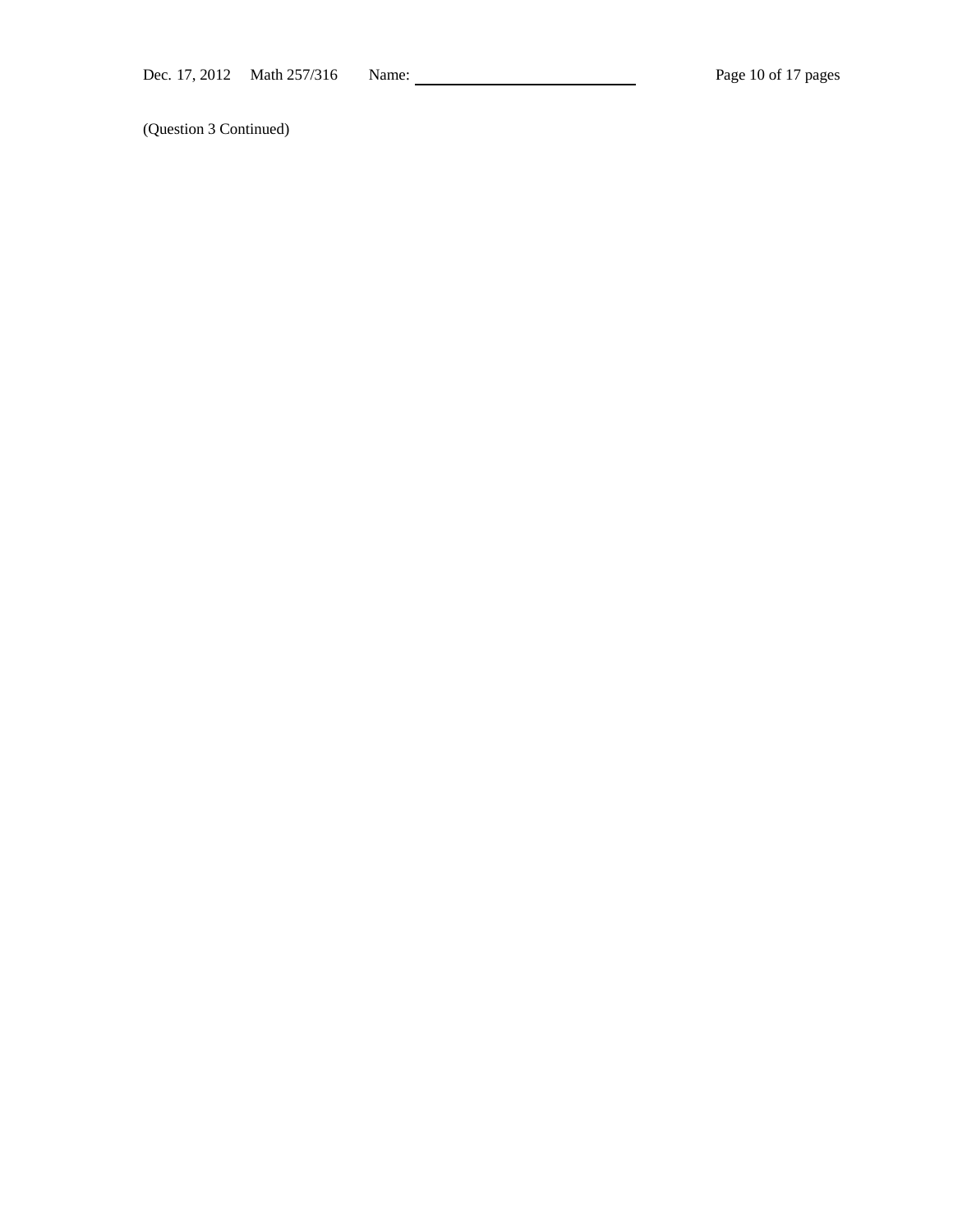# 4. (a) Consider the eigenvalue problem

$$
r2R'' + rR' + \lambda R = 0
$$
  

$$
R(1) = 0 = R'(e2)
$$

Reduce this problem to the form of a Sturm-Liouville eigenvalue problem. Determine the eigenvalues and corresponding eigenfunctions. [8 marks]

# (b) Use the eigenfunctions in (a) to solve the following mixed boundary value problem for the annular region:

$$
u_{rr} + \frac{1}{r}u_r + \frac{1}{r^2}u_{\theta\theta} = 0, \quad 1 < r < e^2, \quad 0 < \theta < \pi
$$
\n
$$
u(r, 0) = 0 \quad \text{and} \quad u(r, \pi) = f(r)
$$
\n
$$
u(1, \theta) = 0 \quad \text{and} \quad \frac{\partial}{\partial r}u(e^2, \theta) = 0
$$

[12 marks] [total 20 marks]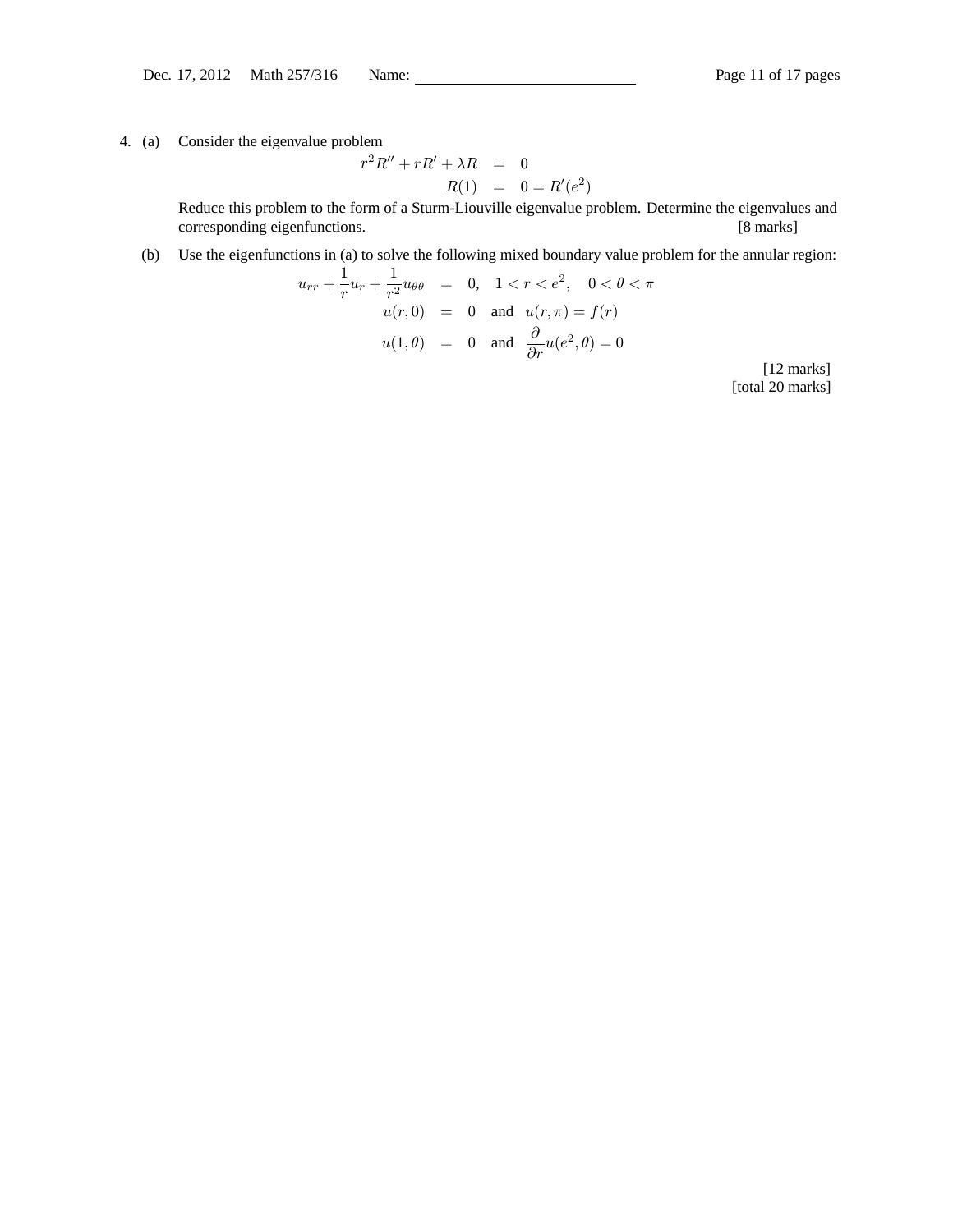(Question 4 Continued)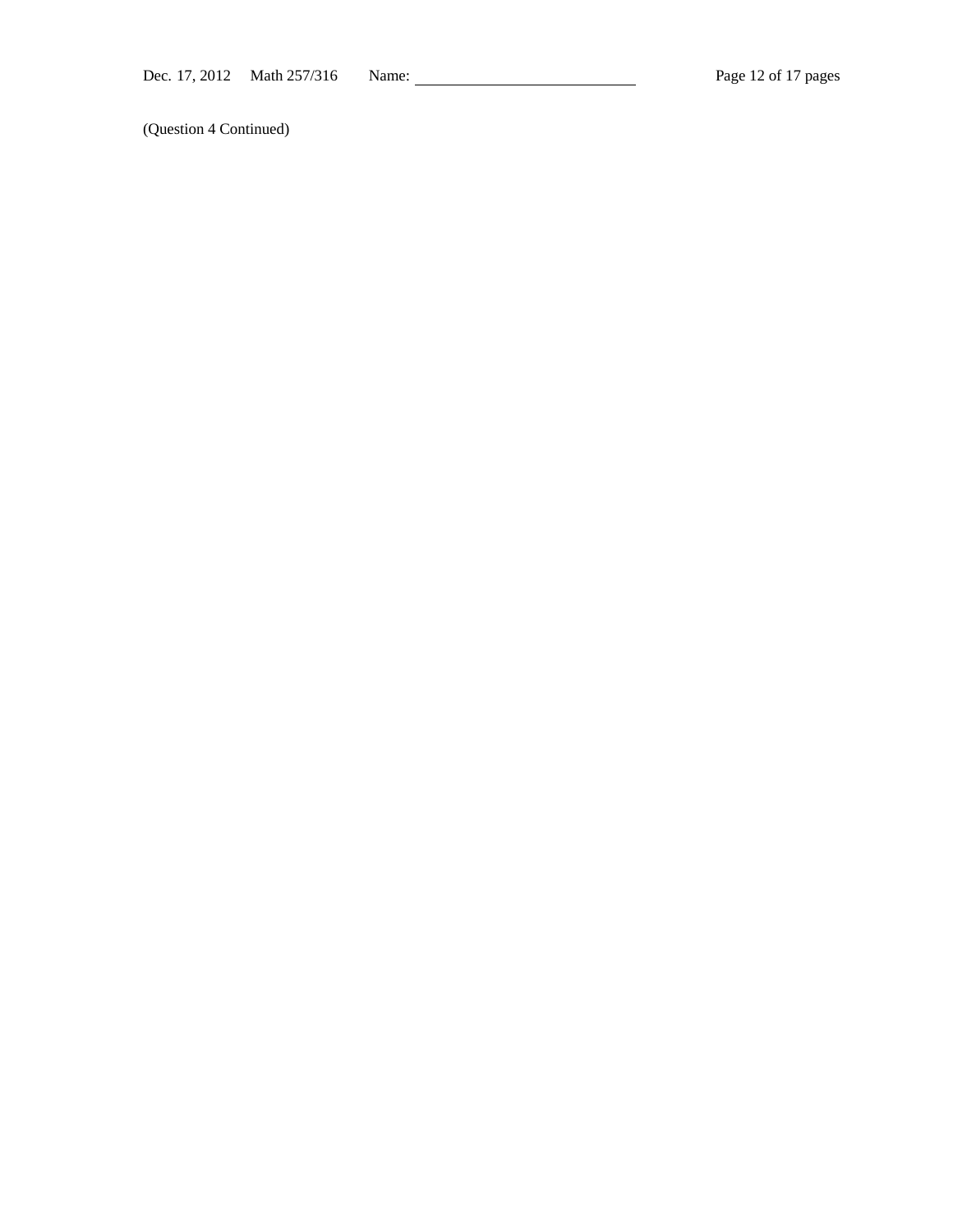(Question 4 Continued)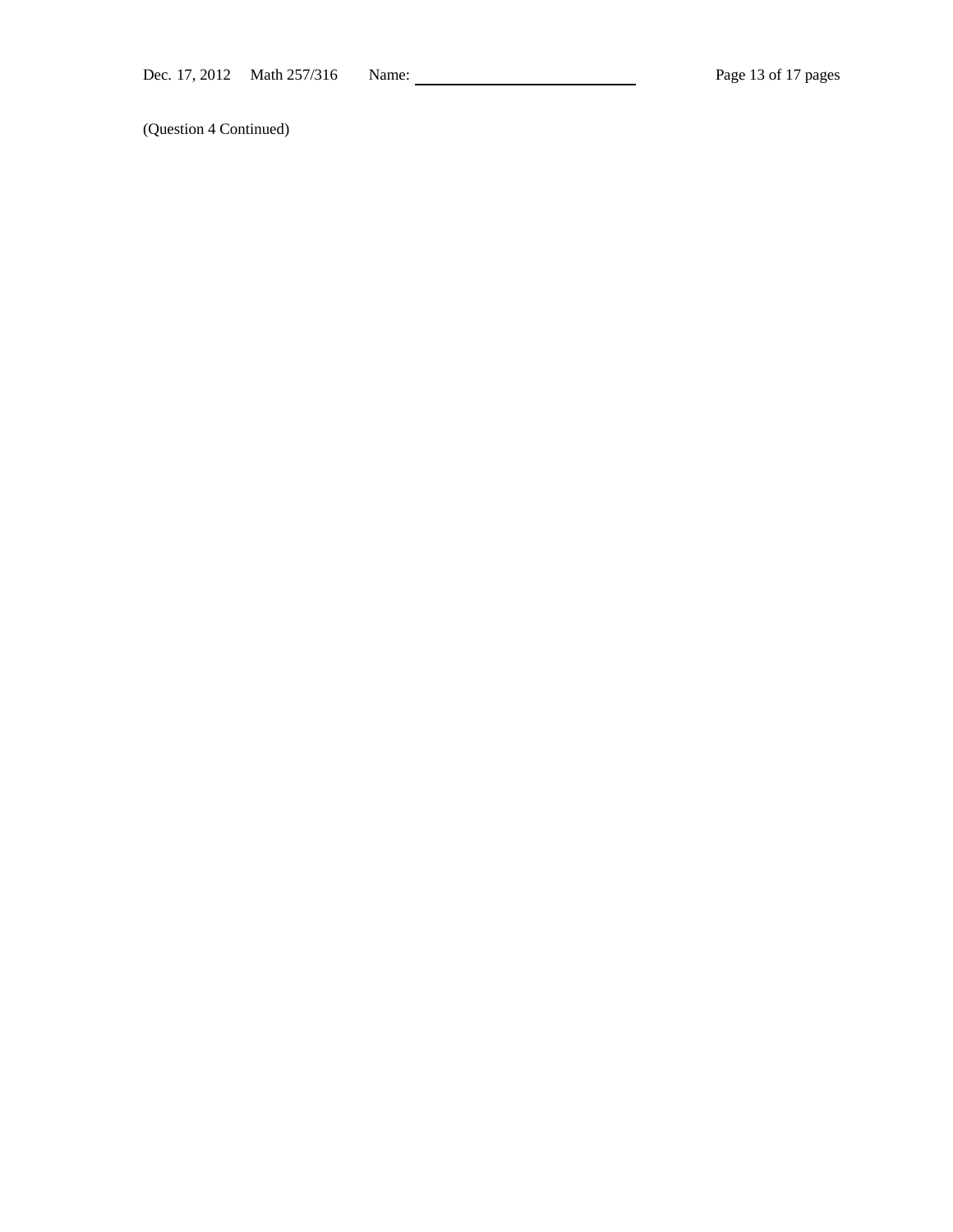5. Solve the inhomogeneous heat conduction problem:

$$
u_t = u_{xx} + xt, \ 0 < x < 1, \ t > 0
$$
  

$$
u_x(0, t) = \frac{t^2}{2}, \text{ and } u(1, t) = 0
$$
  

$$
u(x, 0) = 0.
$$

[20 marks]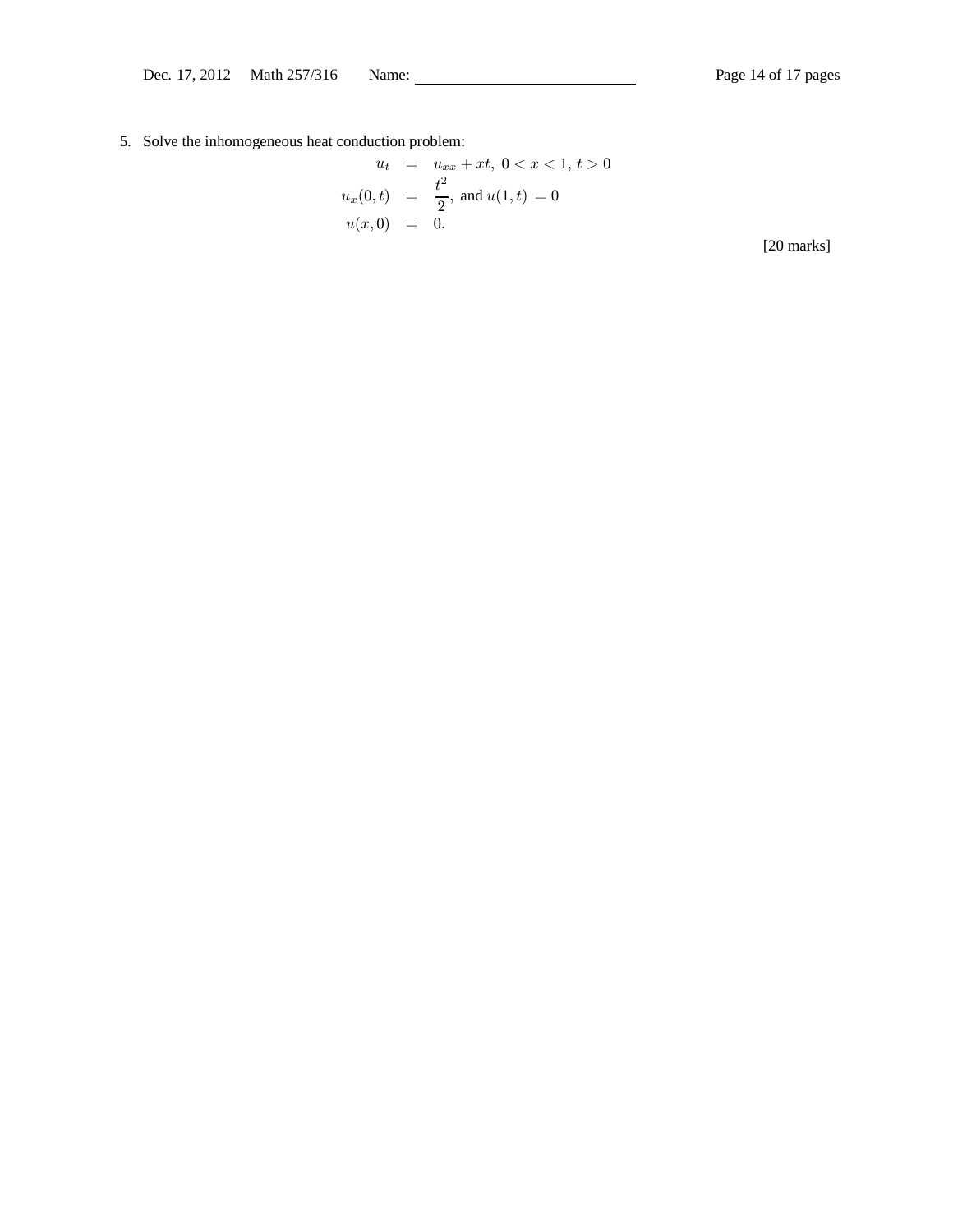(Question 5 Continued)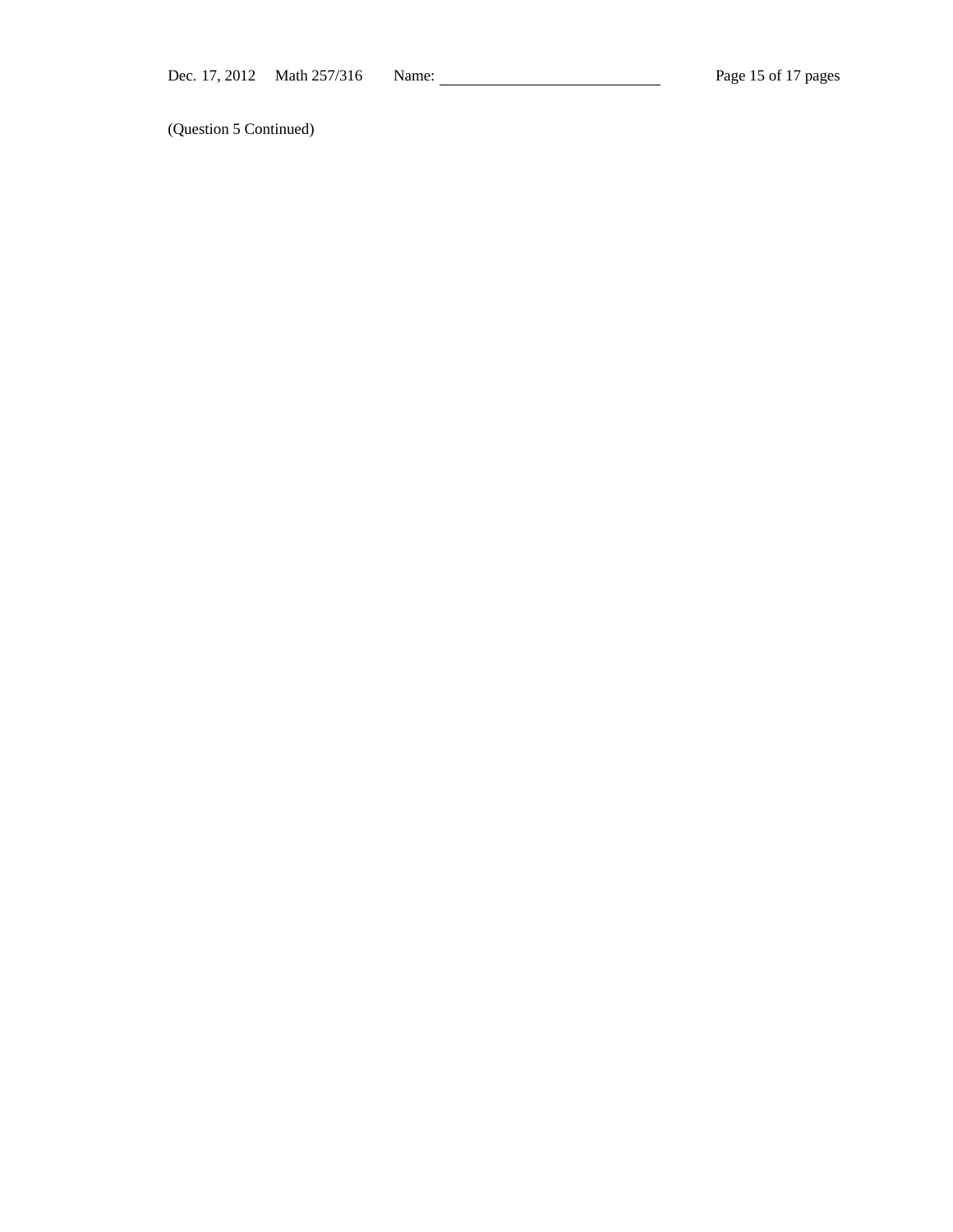(Question 5 Continued)